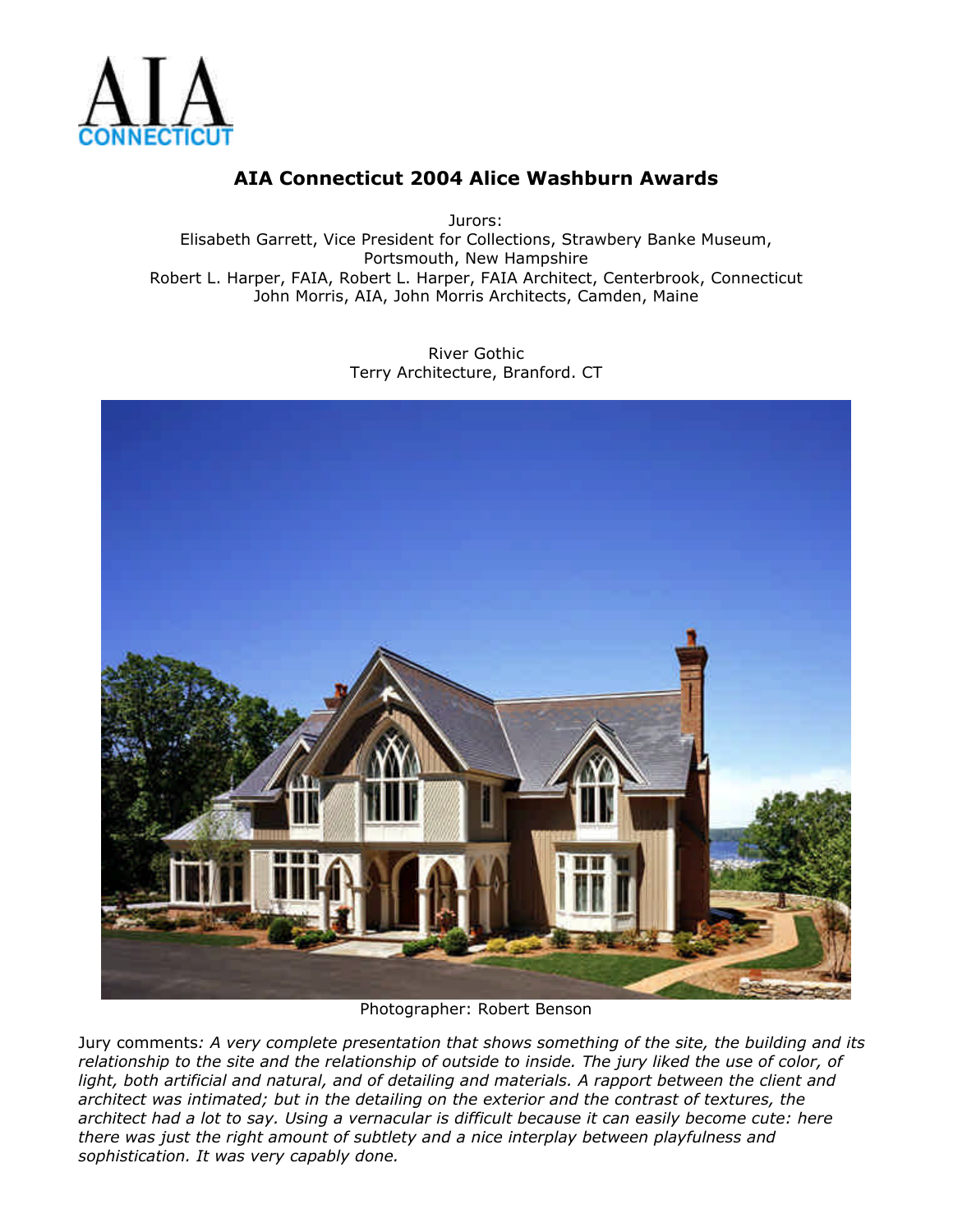

### **Honorable Mention**

Residence in Chester Charles Mueller, AIA, Centerbrook Architects and Planners, Centerbrook, CT



Photographer: Robert Benson

Jury comments: *The jury liked the integration between the inside and outside which was totally consistent and imaginatively handled. The jury also liked the scale and proportion of every space and the nice use of color. There is a northern European look to the building in shape, massing, the interplay of light, color and detailing.*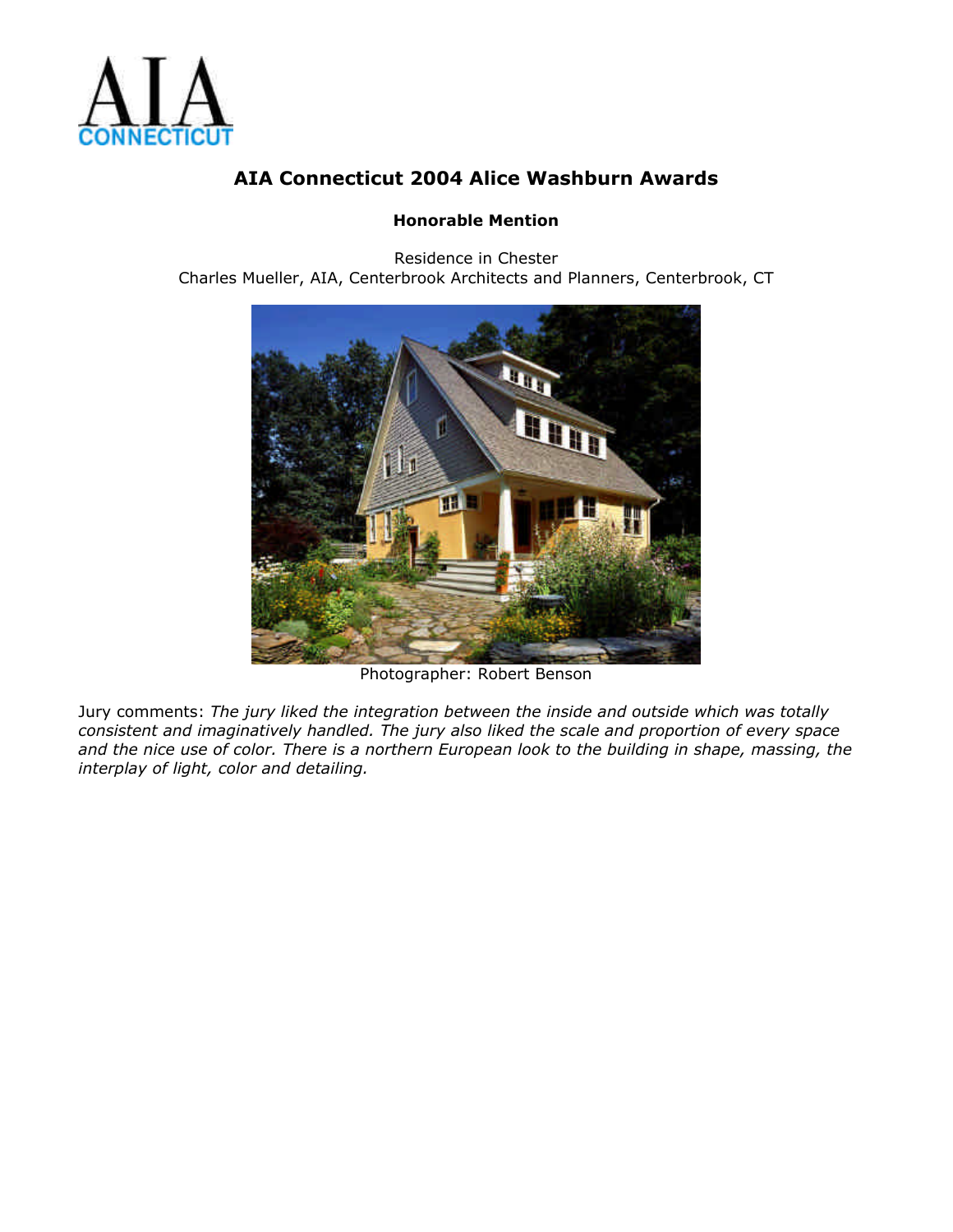

### **Honorable Mention**

Residence, Kent, CT Mark P. Finlay Architects, AIA, Fairfield, CT



Photographer: Larry Lambrecht

Jury comments*: The jury liked the playful spirit of the gables and the attention to massing on each façade. It commended the architect for the use of materials, inside and outside and its strong and logical plan. It liked the attention to interior trim detail and thought the use of painted board and batten siding particularly appropriate to this structure.*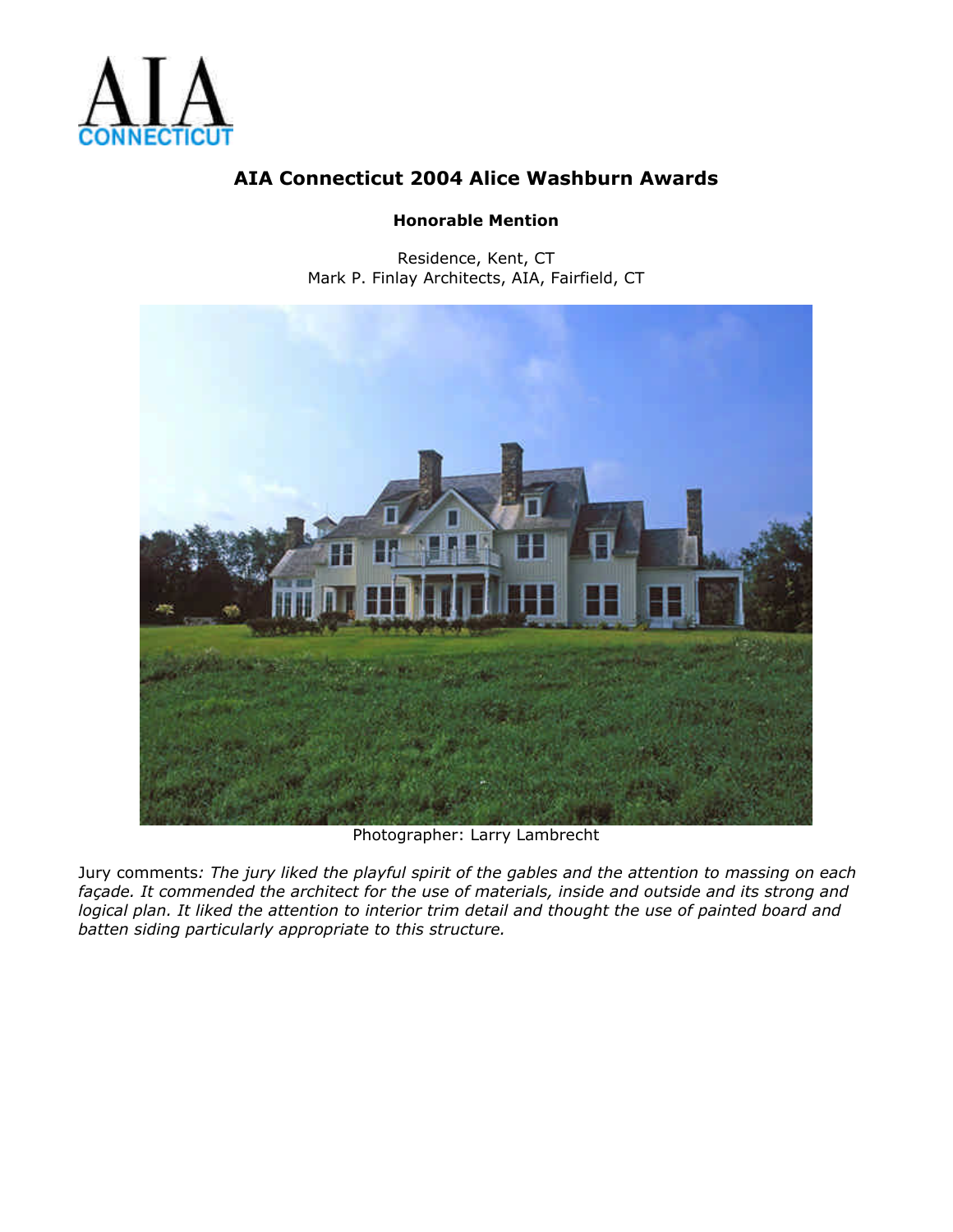

#### **Honorable Mention**

Barbis Residence, Rowayton, CT Austin Patterson Disston Architects, Southport, CT



Photography: Jeff McNamara

Jury comments: *A very good use of the site. The building creatively and successfully met the program and site challenges. The jury liked the design and the fact that locale plays a big role in terms of material and spirit.*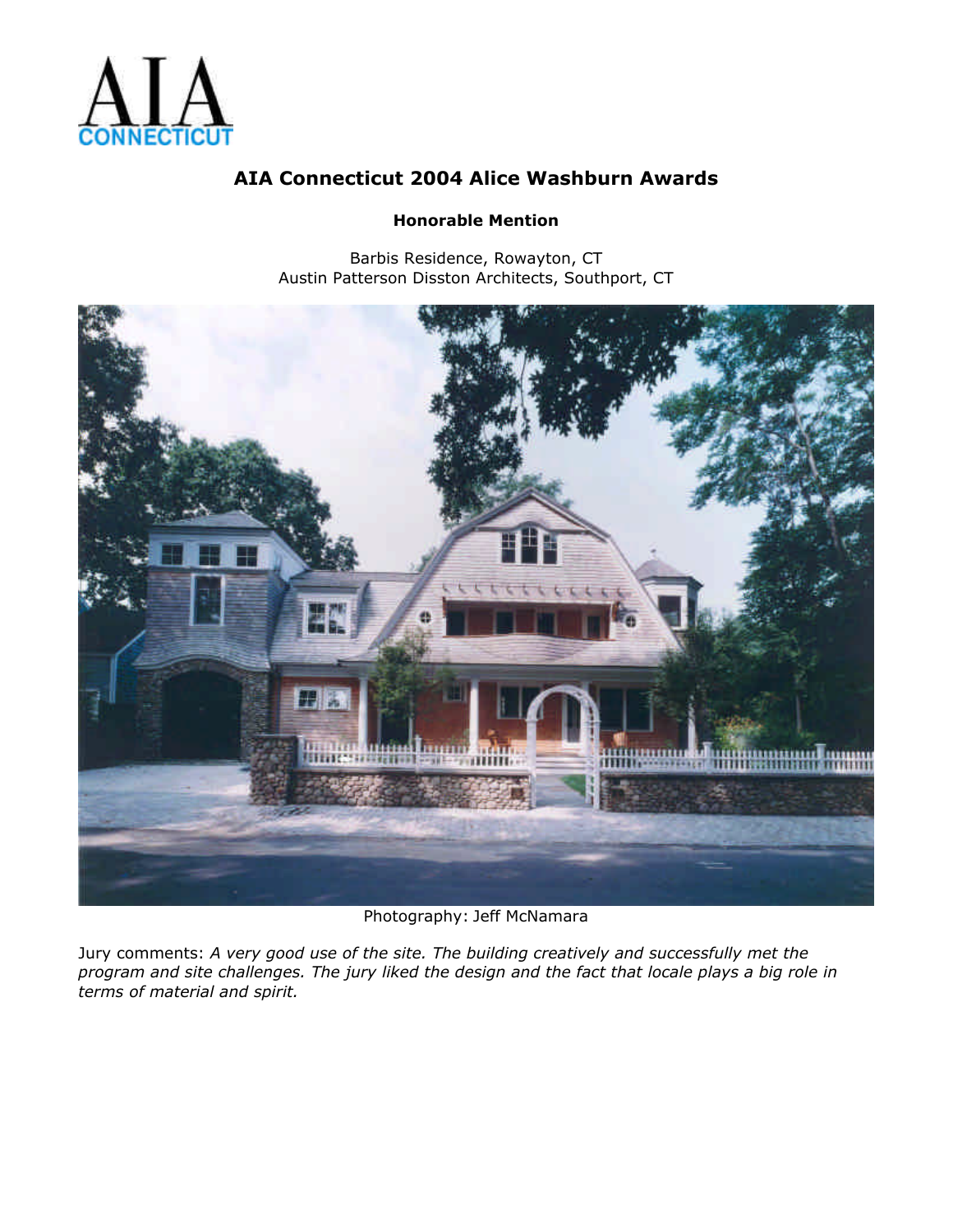

### **Honorable Mention**

Head of School Residence J.P. Franzen Harbor Road, Southport, CT



Photography: Beringstudio.Com/Steve Bering Wegener

Jury comments: *The jury liked the sympathetic design in terms of siting and the relationship of the building to the school It liked the massing and exterior detailing, which is appropriately modest. The jury loved the way the building works with its physical setting.*